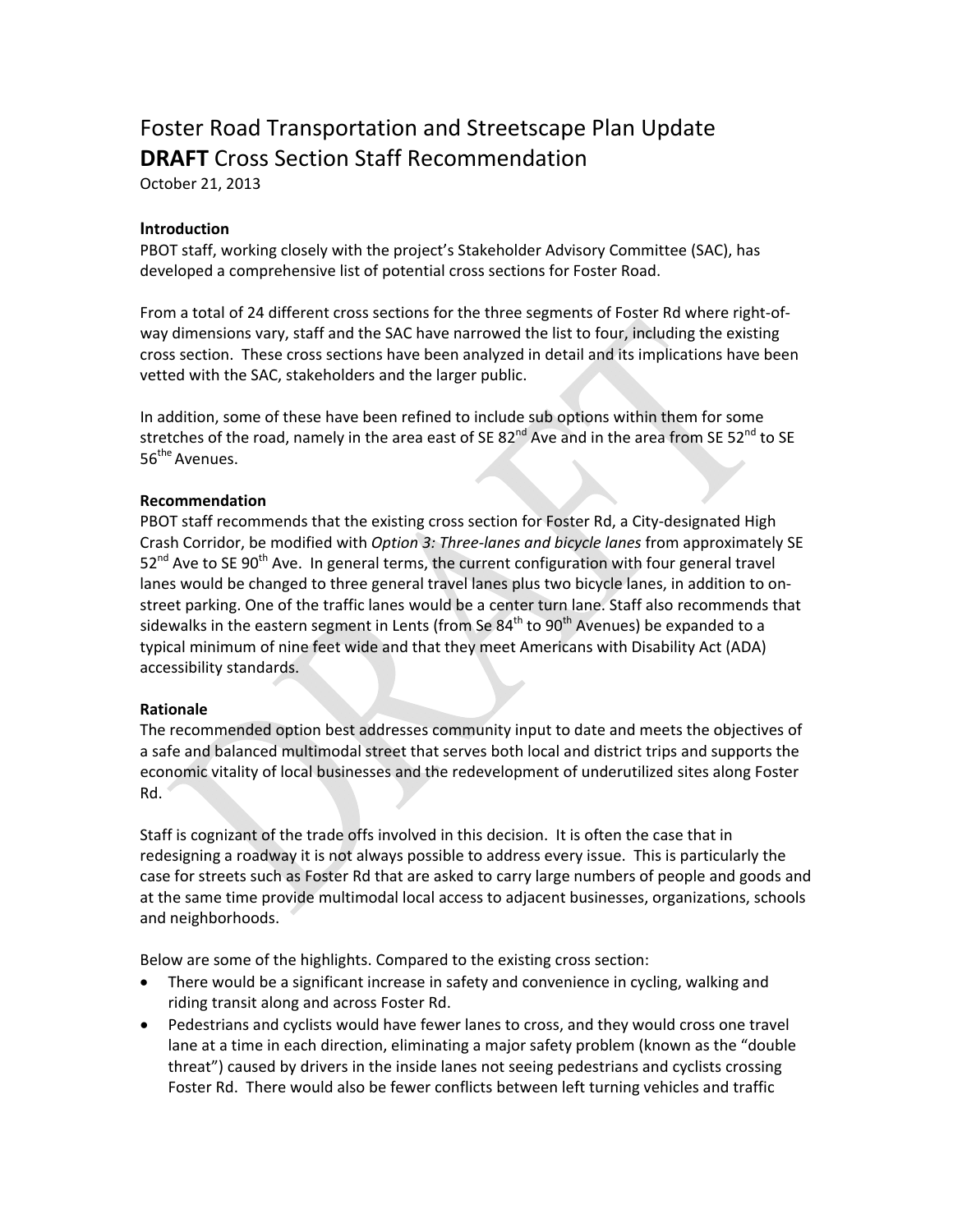coming in the opposite direction. This change could lead to a potential decrease in the total number of crashes by all modes of transportation by at least 20 percent.

- There would be reduced opportunities for traffic to speed through the corridor since it would be hard to pass slower traffic with the new street configuration.
- Traffic patterns and flow would remain largely unaffected throughout most of the day.
- During the peak periods, traffic would divert to other arterials. The PM peak model estimates up to thirty percent of Foster Rd traffic would divert. During this time, average travel speed would decrease from 19 mph to 14 mph, increasing travel times for the 2.3 mile corridor from seven to ten minutes in the short-term. By 2035 the model estimates that the difference narrows from 16 mph to 14 mph or one additional minute of travel time (because under existing configuration Foster Rd would continue to get more traffic and congestion overtime).
- There would be much improved pedestrian conditions in the stretch east of SE 84<sup>th</sup> Ave to Lents Town Center (SE 90<sup>th</sup> Ave) with the provision on new nine-foot sidewalks with ADA accessible features (e.g. curb ramps) and street trees.
- Widening the sidewalks in the east segment in Lents from an average of five-feet to ninefeet would significantly decrease the amount of right-of-way dedication needed from private property (from seven to three feet) to meet the City's standard of 12-feet wide sidewalks.
- There would be much improved bicycle accessibility with the provision of bicycle lanes on Foster Road from somewhere in the mid 50s connecting to the bicycle lanes in Lents Town Center at SE  $92<sup>nd</sup>$  Ave, generating 3,000 daily riders by 2035.
- No significant changes to transit operations. Travel lanes would be narrower than the 11feet preferred for streetcar but they could be restriped.
- The recommended cross section provides larger effective turning radii for freight vehicles and a center turn lane to make left turns at unsignalized intersections while providing a buffer from opposing traffic.
- On-street parking and loading is largely maintained (over three hundred spaces or 94% is maintained). Marked "protime" parking (north side travel lane that doubles as parking lane during non AM peak times) from SE  $72^{nd}$  Ave to the east would be eliminated but it is widely understood that it is never used as parking. About twenty-one on-street parking spaces on the south side would be lost for six blocks in the south side in the stretch from SE  $84<sup>th</sup>$  to SE 90<sup>th</sup> Avenues. Surveys indicate that this parking is little used. Some parking may or may not be lost in the stretch from SE  $52^{nd}$  to SE  $56^{th}$  Avenues, about thirty-five spaces, as part of a sub option to carry one bike lane to connect to SE  $52^{nd}$  Ave. At this point staff is not recommending a particular sub option in this western stretch.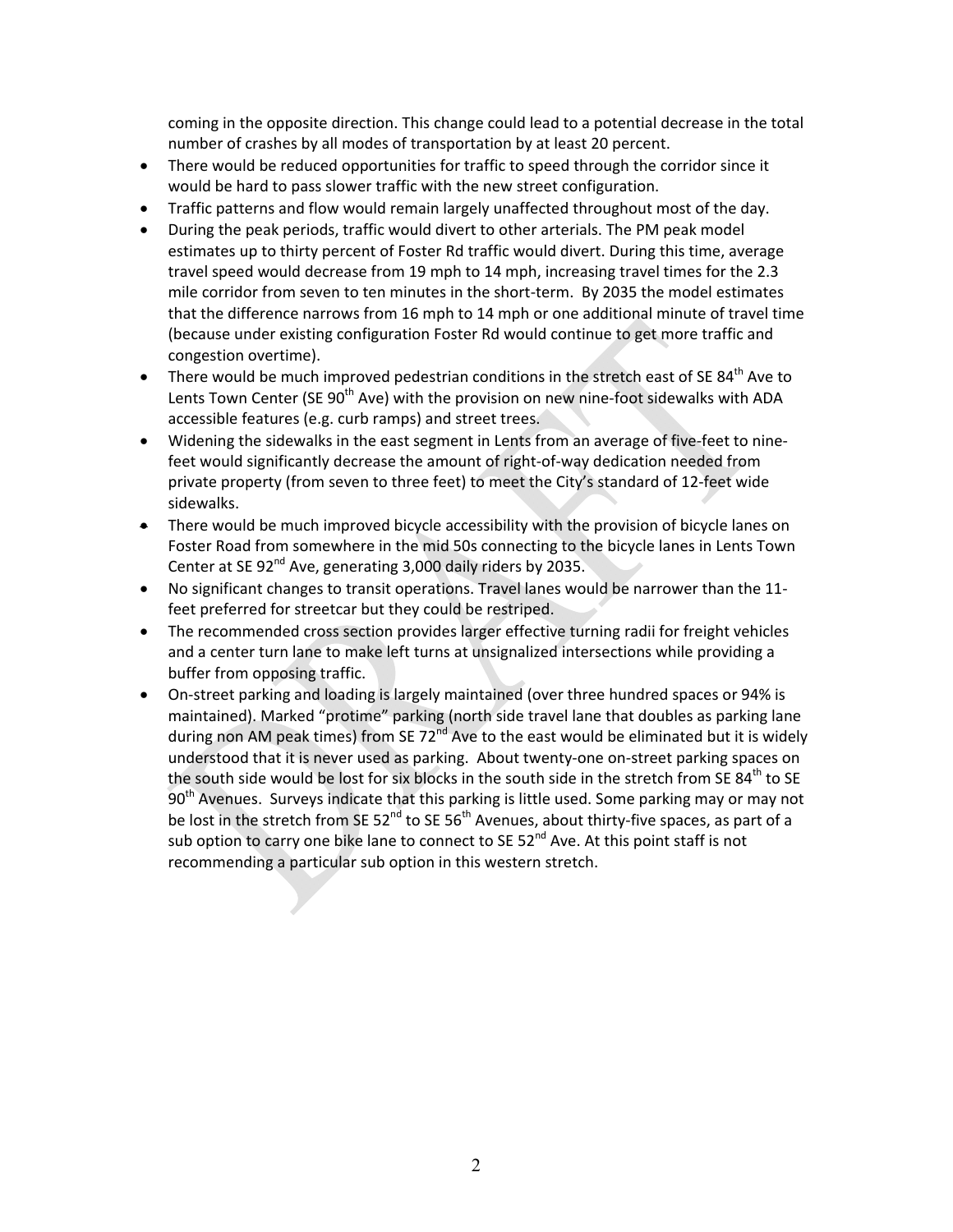*Figure 1. DRAFT Western Segment: SE 52nd to SE 72nd Avenues*

*Existing*



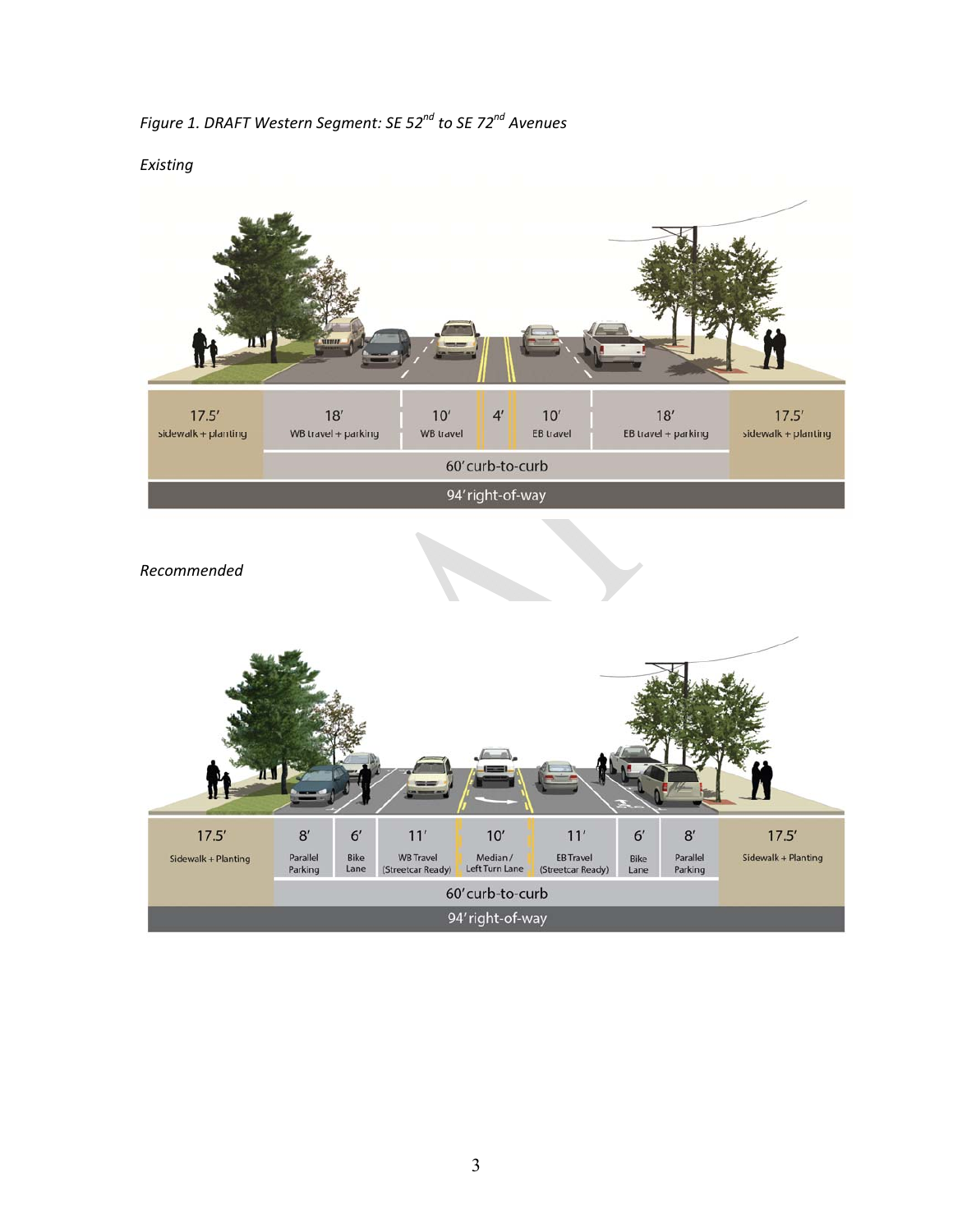*Figure 2. DRAFT Central Segment: SE 72nd to SE 80th Avenues*

# *Existing*